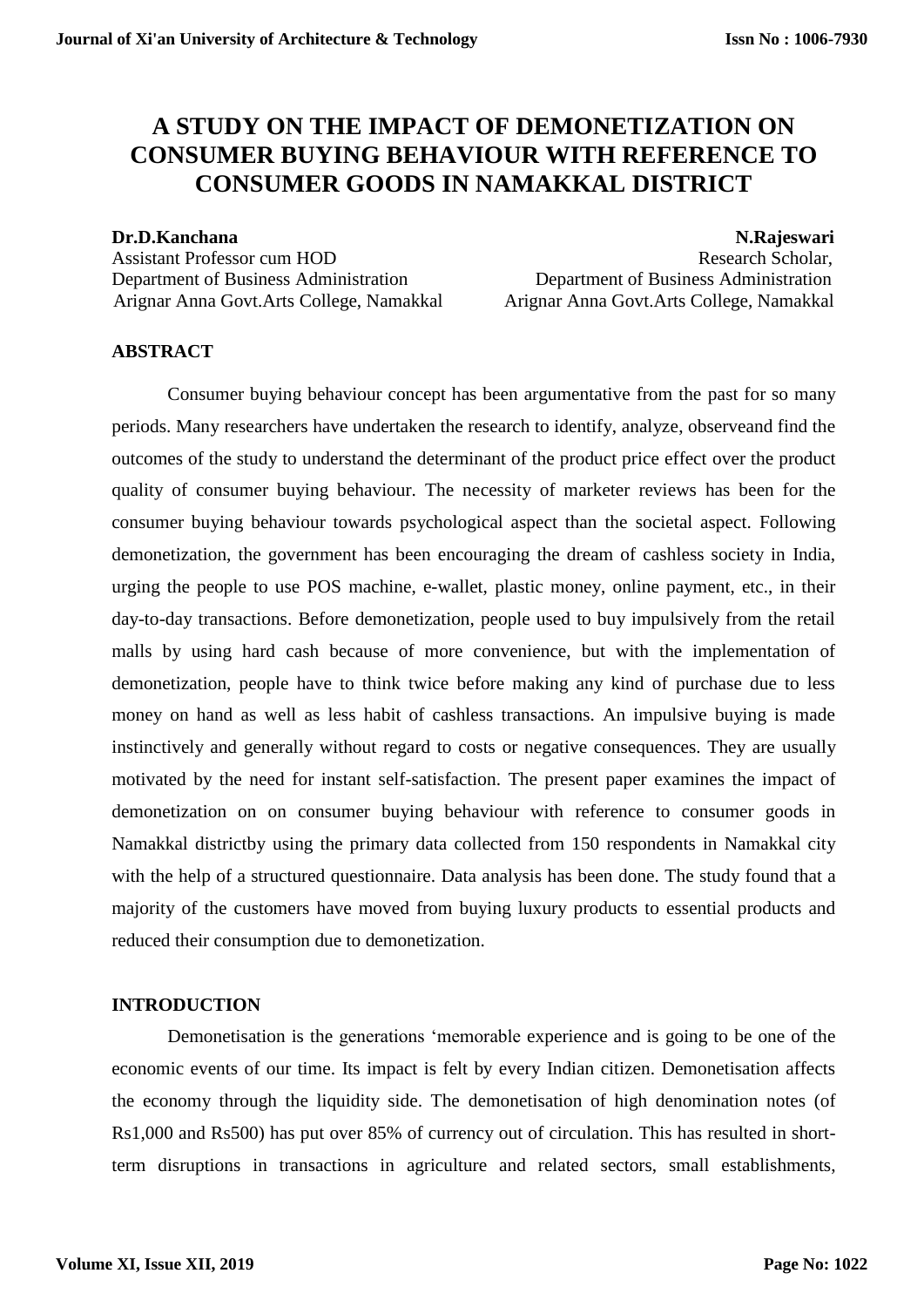households and among professionals. Since injection of liquidity is slow, incomes in both formal and informal sectors have been affected with the intensity of adverse impact being greater for the informal sector. Since self-employed and casual workers dominate in the overall economy, their incomes may suffer a setback. While some may view it as deferring expenditure and income, a part of it may actually be revenue and income forgone forever.

Product demonstrations generally aim to increase sales for specific merchandise in a target market. Product demonstrations are a form of sales promotion that involves interactive sales presentations such as providing test samples and showing video presentations of a product. This marketing technique is used to introduce new products into retail markets, such as mass-merchandise outlets, by attracting prospective customers to demonstration booths.

#### **IMPACT OF DEMONETIZATION**

The demonetization that has been in effect since November 9 is expected to have a negative impact on inflation. Consumer spending activity fell to a near halt. Consumers are refraining from making any purchases except essential items from the consumer staples, healthcare, and energy segments. Activity in the real estate sector, which includes a lot of cash and undocumented transactions, slowed down significantly, Metropolitan and Tier 1 cities reported up to a 30% fall in house prices. Food item inflation, measured by changes in the Consumer Food Price Index, accounts for 47.3% of the overall CPI. Due to 86.4% of the value of the currency notes in circulation going out of the financial system and re-monetization being slow, the supply and demand of food items fell. It will exert more downward pressure on inflation. Investors in India-focused funds should continue to monitor CPI inflation. It will determine future rate cuts by the RBI. A change in the repo rate will impact interest rate– sensitive sectors and industries like financials (HDB) (IBN) and automobiles (TTM), among other sectors like the tech (WIT) (INFY) sector and also due to demonetization the consumer buying behaviour are changed and sales volume are increased.

#### **OBJECTIVE OF STUDY**

- $\triangleright$  To determine the measures taken to tackle the impact of the demonetisation
- $\triangleright$  To analyse the Impact of demonetization on consumer buying behaviour
- $\triangleright$  To find out the factors influencing buying behaviour after demonetization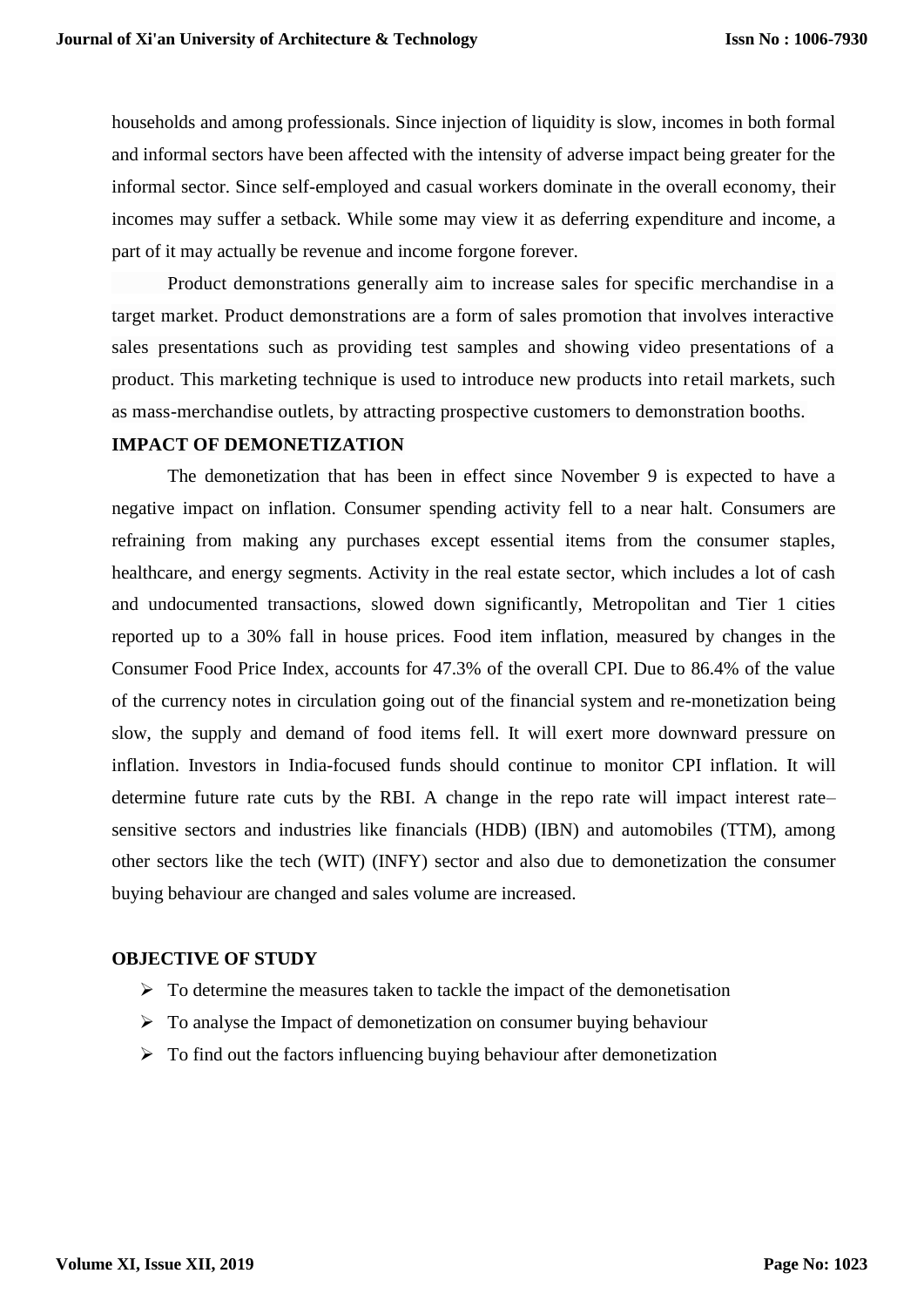#### **REVIEW OF LITERATURE**

**Ansari (2015)** examined the impact of real per capita GDP, the size of overseas trade and density of population on the tax revenue by making an inter country comparison. The study concluded that real gross domestic product and foreign trade were positively correlated with tax revenue, whereas density of population was negatively correlated with tax revenue and also buying behaviour also changed after demonstration

**Kumar (2017)** presented an analytic view about the impact of demonetization on the Indian Economy. His analysis showed that demonetization had adverse effects on the Indian economy. The cashless transaction has been promoted but it takes lot of efforts to convince rural people to adopt those skills.

**Rani (2018)** studied the effects of demonetization on retail outlets. The study revealed that initially the demonetization effects on market were painful but this also instigate the shopkeepers and consumers to adopt cashless means such as paytm, debit card use, internet banking to buy goods. Demonetization effect will be positive in coming time for Indian Economy. Indian consumers will strive to learn new ways of cashless transactionsand consumer buying behaviour affect to consumer goods due to demonstration

# **RESEARCH METHODOLOGY**

The data are collected from the primary and secondary data. The primary data are collected through well designed questionnaire and detailed discussion with the respondents. The secondary data were taken from Newspaper and magazines which were published.

# **(a) Sampling Design**

The researcher is a scientific way toward the achievement of the objectives of the study. The researcher has undertaken this study based on the Descriptive Design. Descriptive design had helped the researcher to describe the existing phenomenon of preferences given to the impact of the demonstration on consumer buying behaviour.

# **(b)Sample Size**

The total sample size decided by researcher was 150 respondents in Namakkal district. All clusters namely housewife, students, service class, self -employed, business class and professional were considered for the same. Researcher had made an attempt that the sample size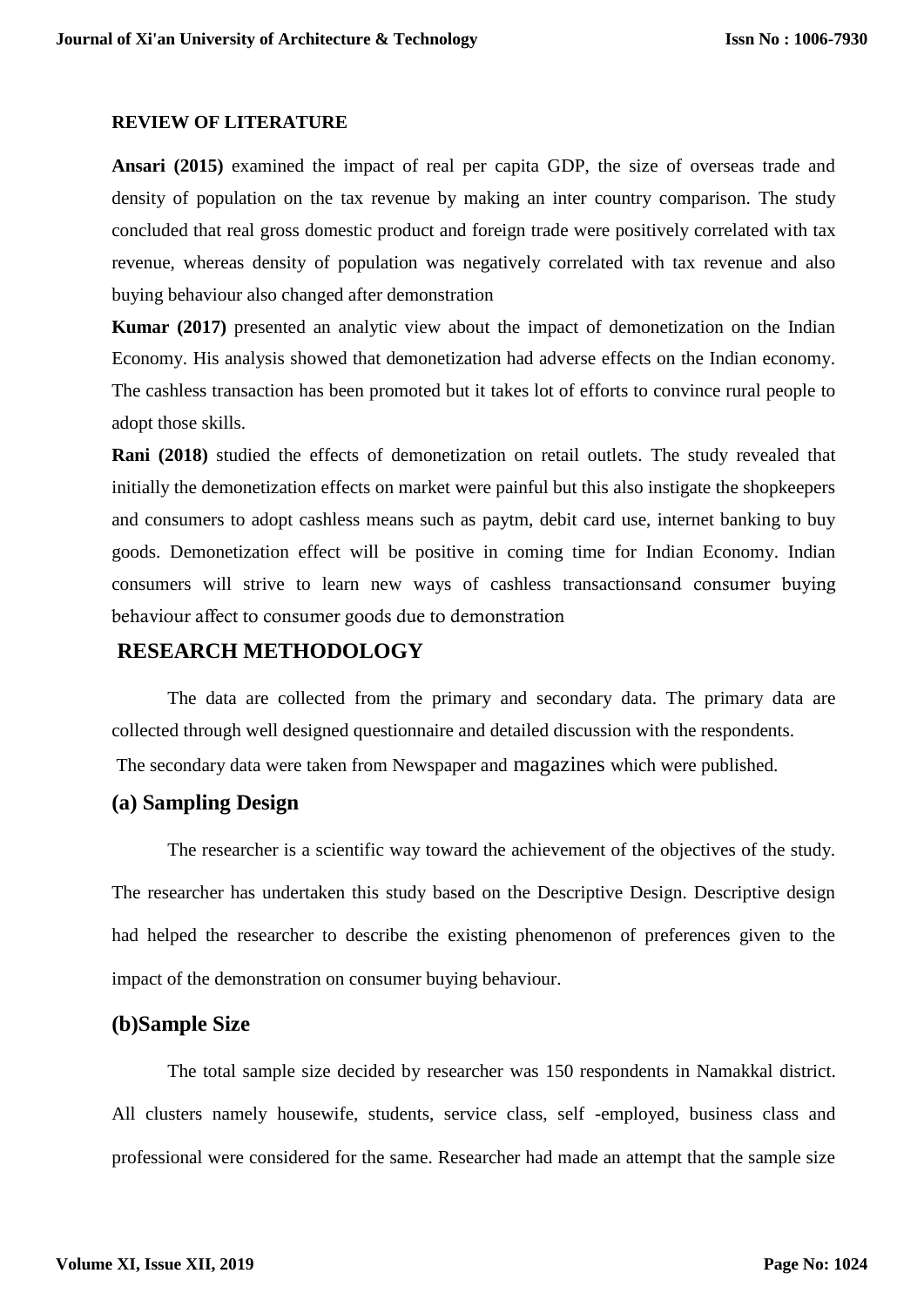was adequate representative and estimate with sufficiently high precision.

# **(c)Sampling Method**

The researcher had deployed non- probability sampling method known as convenient sampling. This method will attempt to obtain a sample of convenient elements that were ready to give information. The sampling elements or consumers of online shopping were identified as follows; the convenient sample was divided into the following clusters namely housewife, students, services class, and business class, self- employed and professional.

### **AREA OF THE STUDY**

The researcher took Namakkal district as area of research. The respondents were of different age, sex, occupation, income group, etc.,

### **TOOLS FOR ANALYSIS**

In order to analysis the data, various statistical tools are used in this study the following statistical tools are used in the study. (i) Percentage Analysis and Chi square test.

#### **LIMITATIONS OF THE STUDY**

- $\triangleright$  The study is confined to Namakkal district only.
- $\triangleright$  The sample size is limited to 150 respondents therefore, the result of the study can not be considered as universal.
- $\triangleright$  Findings of the research are based on the assumption that the respondents have given correct information. .

#### **ANALYSIS AND INTERPRETATION OF DATA**

| S. No. | <b>Gender</b> | No. of<br><b>Percentage</b><br>respondents |      |
|--------|---------------|--------------------------------------------|------|
|        | Male          | 55                                         | 37%  |
| 2      | Female        | 95                                         | 63%  |
|        | <b>Total</b>  | <b>150</b>                                 | 100% |

**TABLE NO: 1 GENDER WISE CLASSIFICATION**

# **Source:** Primary Data

#### **Inference:**

The above table shows that 63% of the respondents are female and 37% of the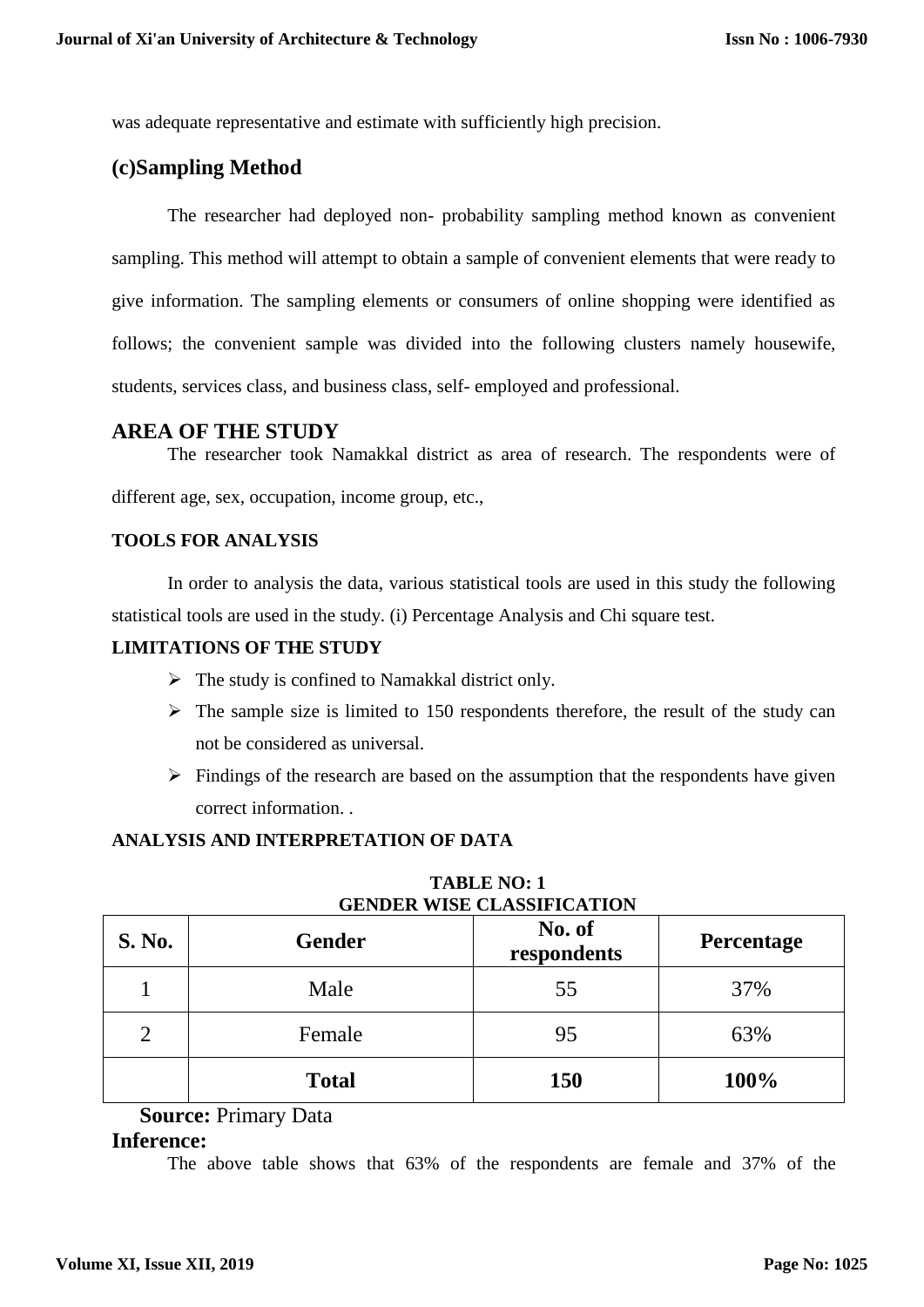respondents are male.

| <b>S. No.</b> | Age              | No. of<br>respondents | <b>Percentage</b> |  |
|---------------|------------------|-----------------------|-------------------|--|
|               | $20-30$ yrs      | 20                    | 13%               |  |
| 2             | $31-40$ yrs      | 60                    | 40%               |  |
| 3             | $41-50$ yrs      | 45                    | 30%               |  |
| 4             | More than 50 yrs | 25                    | 17%               |  |
|               | <b>Total</b>     | <b>150</b>            | 100%              |  |

# **TABLE NO: 2 AGE WISE CLASSIFICATION**

# **Source:Primary Data Inference:**

The above table shows that 40% of the respondents belong to the age group of 31-40 years, 30% of the respondents belong to the age group of 41-50 years, 17% of respondents belong to the age group of more than 50 years and 13% of respondents belong to the age group of 20-30 years.

From this it is clear that 70% respondent's age group fall between 31-50 years.

| <b>S. No.</b>  | <b>Educational Qualification</b> | No. of<br>respondents | Percentage |  |
|----------------|----------------------------------|-----------------------|------------|--|
|                | Schooling                        | 15                    | 11%        |  |
| $\overline{2}$ | Diploma                          | 20                    | 13%        |  |
| 3              | <b>Under Graduation</b>          | 41                    | 27%        |  |
| 4              | <b>Post Graduation</b>           | 39                    | 26%        |  |
| 5              | <b>Professional Degree</b>       | 35                    | 23%        |  |
|                | <b>Total</b>                     | 150                   | 100%       |  |

**TABLE NO. 4.3 EDUCATIONAL QUALIFICATION WISE CLASSIFICATION**

**Source:Primary Data**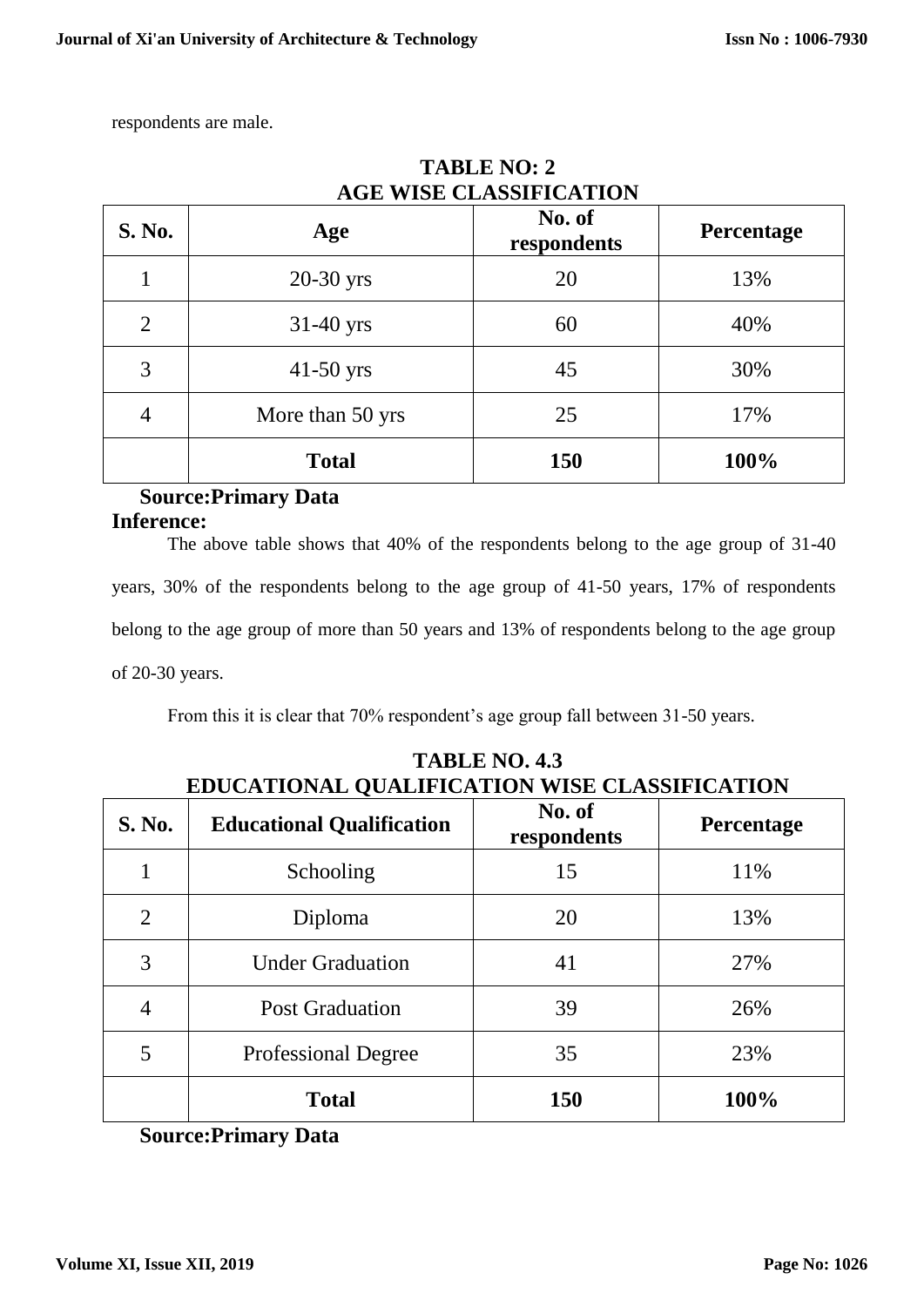# **Inference:**

The above tables shows that 27% of respondents are under graduate degree holders, 26% of the respondents are post graduate degree holders, 23% of respondents are professional degree holders, 13% of respondents are diploma holders and 11% of respondents are in schooling level.From, this it is clear that majority of the respondent 76% are highly educated.

| <b>S. No.</b>  | <b>Monthly Income</b>                   | No. of<br>respondents | <b>Percentage</b> |  |
|----------------|-----------------------------------------|-----------------------|-------------------|--|
| 1              | <b>Below Rs. 20000</b>                  | 18                    | 7%                |  |
| $\overline{2}$ | $Rs. 20001 - Rs. 40000$                 | 15                    | 10%               |  |
| 3              | $\text{Rs. } 40001 - \text{Rs. } 60000$ | 33                    | 22%               |  |
| 4              | Rs. 60001 to Rs. 80000                  | 65                    | 43%               |  |
| 5              | More than Rs. 80000                     | 42                    | 28%               |  |
|                | <b>Total</b>                            | 150                   | 100%              |  |

**TABLE NO. 4.4 MONTHLY INCOME OF THE FAMILY WISE CLASSIFICATION**

# **Source:Primary Data Inference:**

The above table reveals that 43% of the respondents belong to income group of more than Rs.60001 to 80000, 28% of the respondents belong to income group of more than Rs.80000, 22% of respondents belong to income group of Rs.40001-60000, 10% of respondents belong to income group of Rs.20001-40000 and 7% of respondents belong to income group of below Rs.20000.

From the above table it is clear that majority of the respondents 71% fall in the income group of Rs.60001-80000 and above Rs.80000.